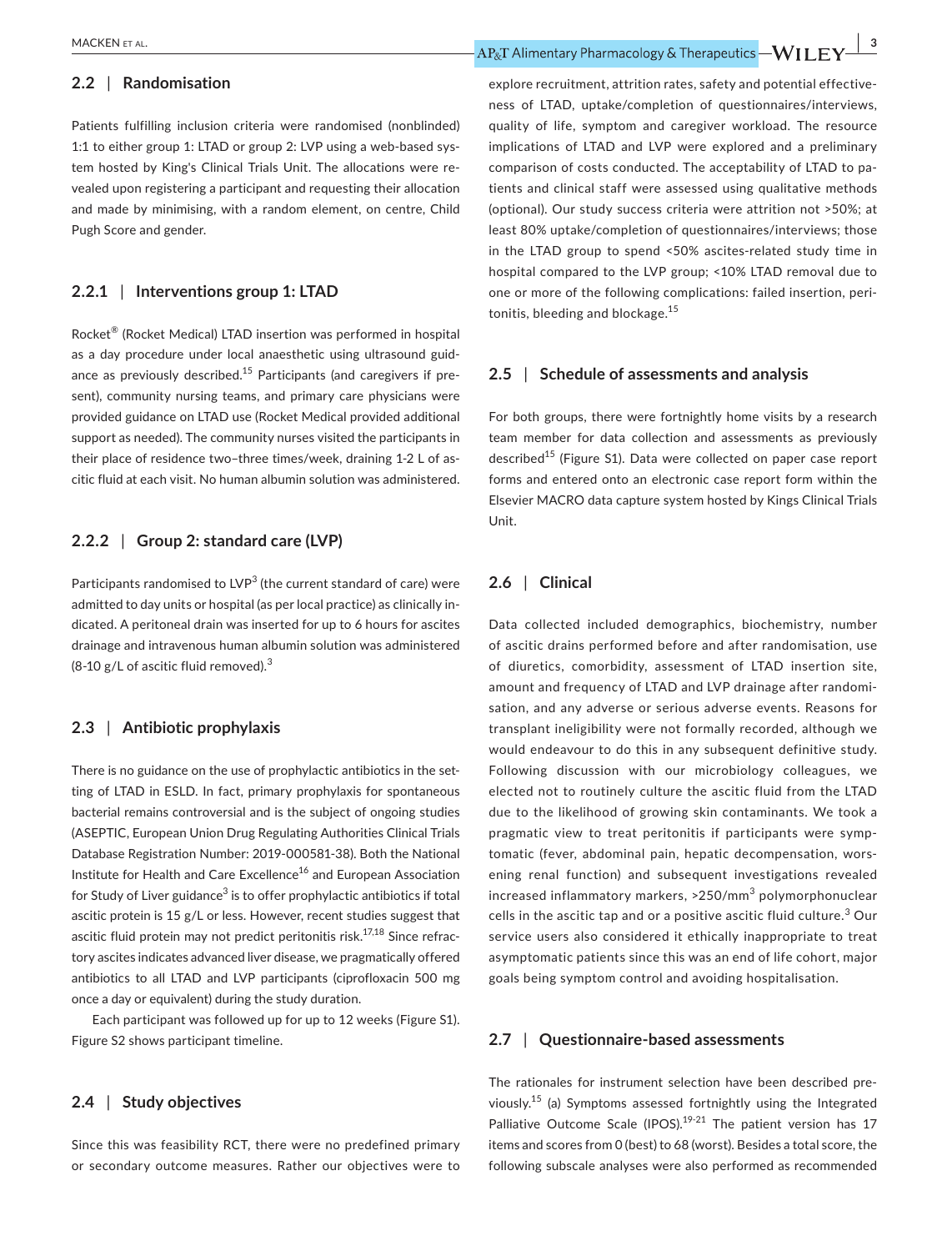**4 WII FY** - AP<sub>N</sub>T Alimentary Pharmacology & Therapeutics - Alternation and the control of the MACKEN ET AL.

toms and [communication.](https://communication.21)<sup>21</sup> (b) Liver-specific health-related quality sleep, hopelessness, effect of liver disease, loneliness and sex. (c) self-care, usual activities, pain/discomfort and anxiety/depression), in the recent validation study: physical symptoms, emotional sympof life assessed every 4 weeks using the Short Form Liver Disease Quality of Life ([SFLDQoL\).](https://SFLDQoL).22)22 This has 75 disease-targeted items transformed into the following domains on a scale of 0-100 (higher score better quality of life): distress, stigma, memory, symptoms, Generic health-related quality of life assessed every 4 weeks using [EQ-5D-5L.](https://EQ-5D-5L.23) $^{23}$  This has a five-item composite profile score (mobility, scored on a 5-point scale and converted to an index value range (−0.59 (worst) to 1(best)) and a 20-cm vertical visual analogue scale with range 0 (worst) to 100 (best). (d) Caregiver workload assessed every 4 weeks using Zarit Burden Interview (ZBI-12).<sup>24,25</sup> This has a 12-item composite scale completed by the caregiver with respect to negative feelings they experience in this role with 0 (never: best) to 48 (nearly always: worst). Figure S1 shows the assessment schedule.

# **3**  | **RESOURCE USE**

The main resource items were identified and collected at an individual patient level from two sources as described previously<sup>15</sup>:

- transferred onto a bespoke proforma distinguishing drainage Hospital use was extracted from participants' hospital records at the end of the study by research nurses in each site and episodes as day case, inpatient or during a non-ascites-related hospital admission.
- - Community and home-based service use assessed fortnightly Record (AHCR)  $^{26}$  which was administered to participants/carusing a modified version of the Ambulatory and Home Care egivers by a research team member. The AHCR asks for the number of contacts in and out of the home covering primary, secondary and social care professionals or services, and informal caring input (unpaid by family or friends), recorded as hours per day (on average). Although participants/caregivers were asked to report hospital use, the data from hospital records were found to be more complete and were used in preference during analysis.

 liver related), only ascites-related service use was analysed further. The hospital and community databases were merged using the unique participant's study numbers. Although data were collected on all service use both for hospital and community (liver and non-When ascites drainage occurred during a hospital admission for a non-ascites-related indication, the day case tariff for a drainage procedure was applied. This tariff differs from the inpatient ascites procedure cost which was used when patients were admitted to hospital solely for drainage. Resources used were converted to costs (British pounds 2018) using nationally validated unit costs<sup>27</sup> and National Health Service reference [costs.](https://costs.28)<sup>28</sup> Time spent by informal caregivers was valued using replacement cost methods and applying the tariff for community support [workers.](https://workers.26)<sup>26</sup>

## **3.1** | **Health economic analysis**

 costs for each main category are reported as mean ± SD and median Since patients were in the study for different durations, and community data were gathered fortnightly (two weekly), the data were standardised for fortnightly analysis. Where data were missing, research members were contacted for clarification. Resource use and (range, IQR). The percentage study time spent in hospital for ascites drainage was calculated assuming 1 day for inpatient admissions solely for drainage and 0.5 days for day case procedures or if the patient had a drainage whilst in hospital for a non-ascites-related indication.

## **3.2** | **Statistical analysis**

 by group, as frequencies and percentages, mean ± SD or median As this was a feasibility study, 12 participants in each group was considered to be an adequate sample size<sup>29</sup>; however, assuming a 50% attrition, $30$  the sample size was increased to 24 participants in each group. Descriptive statistics were used to summarise and compare the quantitative outcome measures. Data were summarised (IQR) with 95% confidence intervals presented for the estimated difference in means between groups at end of follow-up. Analysis was performed on available cases following the intention to treat principle.

# **4**  | **QUALITATIVE SUB-STUDY**

 Detailed qualitative methods and results are being submitted similar areas as participant interviews but also focus on organiephone. Applied thematic analysis <sup>31</sup> supported by qualitative for publication separately but are summarised here. A concurrent embedded qualitative study aimed to explore and contrast the experience, perceptions and care pathways of LTAD vs LVP participants. We aimed to interview 20 patients at diverse stages across the intervention, and 8 healthcare professionals to assess sational/practical issues. All interviews were undertaken by telsoftware  $(NVivo)^{32}$  was used to extract overarching themes from interviews to capture participants' experiences and beliefs. These were considered in terms of a pathway approach towards accessing [healthcare.](https://healthcare.33)<sup>33</sup>

# **5**  | **RESULTS**

## **5.1** | **Clinical outcomes**

 The study commenced in September 2015, recruitment running from November 2015 to June 2018 with 12 weeks of follow-up. During the study period, of the 78 participants approached, 19 did not fulfil eligibility criteria (CONSORT Figure 1A). Two were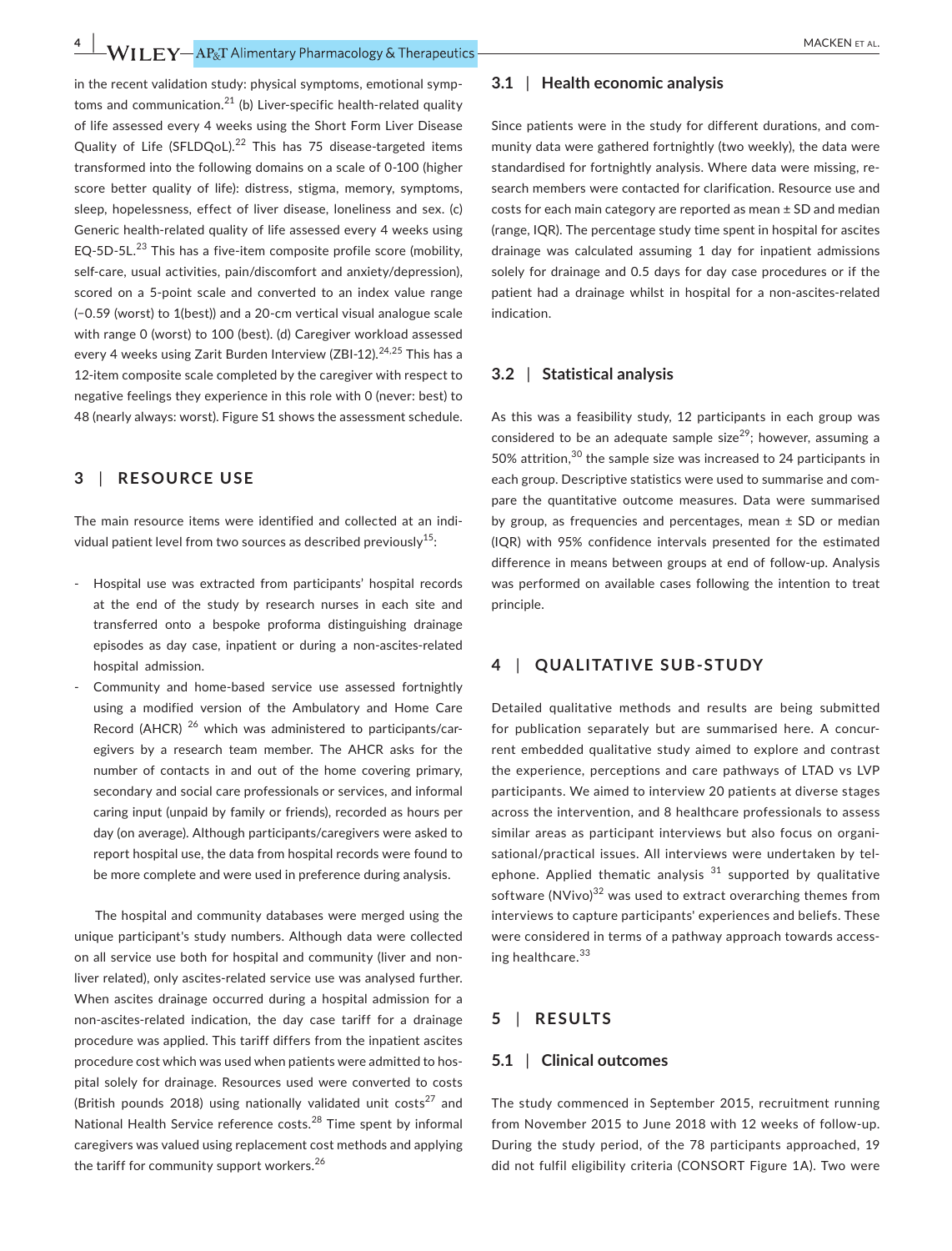

**FIGURE 1** (A) CONSORT flow chart; (B) Total number of ascitic drains before and after randomisation in the long-term abdominal drain (LTAD) and large-volume paracentesis (LVP) groups; (C) Median (IQR) serum bilirubin (μmol/L) in the long-term abdominal drain (LTAD) and large-volume paracentesis (LVP) groups at each visit; (D) Median (IQR) serum albumin (g/L) in the long-term abdominal drain (LTAD) and large-volume paracentesis (LVP) groups at each visit; (E) Median (IQR) serum creatinine (μmol/L) in the long-term abdominal drain (LTAD) and large-volume paracentesis (LVP) groups at each visit . For figs 1C, 1D and 1E, number of patients with available data at each of the seven visits: LTAD 17, 17, 12, 13, 12, 12, 9; LVP 18, 18, 14, 15, 13, 11, 12.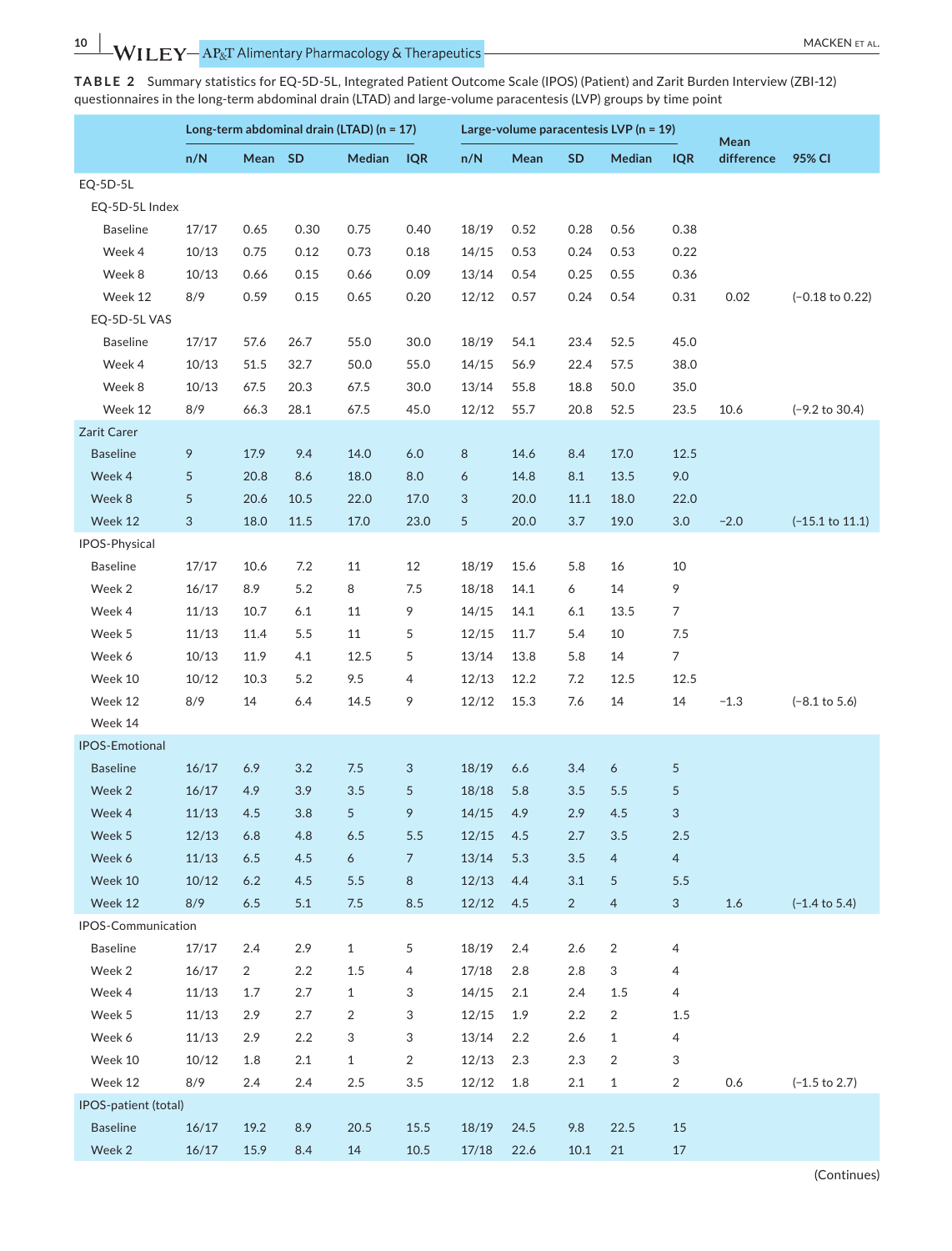#### **TABLE 2** (Continued)

|         |       |      |           | Long-term abdominal drain (LTAD) $(n = 17)$ |            |       | Large-volume paracentesis LVP ( $n = 19$ ) |           | Mean          |            |            |                          |
|---------|-------|------|-----------|---------------------------------------------|------------|-------|--------------------------------------------|-----------|---------------|------------|------------|--------------------------|
|         | n/N   | Mean | <b>SD</b> | <b>Median</b>                               | <b>IOR</b> | n/N   | Mean                                       | <b>SD</b> | <b>Median</b> | <b>IQR</b> | difference | 95% CI                   |
| Week 4  | 11/13 | 17   | 10.4      | 15                                          | 13         | 14/15 | 21                                         | 9.7       | 20            | 8          |            |                          |
| Week 5  | 10/13 | 21.2 | 10.2      | 17                                          |            | 12/15 | 18.1                                       | 8.5       | 14.5          | 12.5       |            |                          |
| Week 6  | 10/13 | 21.3 | 7.8       | 21                                          | 6          | 13/14 | 21.3                                       | 10.1      | 23            | 14         |            |                          |
| Week 10 | 10/12 | 18.3 | 8.2       | 18.5                                        | 12         | 12/13 | 18.8                                       | 10.9      | 19            | 18         |            |                          |
| Week 12 | 8/9   | 22.9 | 10.8      | 23                                          | 16.5       | 12/12 | 21.5                                       | 8.9       | 19.5          | 13         | $-2.7$     | $(-8.6 \text{ to } 3.1)$ |

*Note:* n/N, number of patients completing questionnaires/number alive at each visit. Increasing EQ-5D-5L scores indicate better health outcome. Increasing IPOS and ZB1-12 scores indicate higher symptom and carer burden respectively. Uptake of ZBI-12 could not be calculated, as number of caregivers at each assessment visit was not consistently collected.

 intervention and assessment tools, and reduced health resource uti- tion was 42%, uptake/completion of questionnaires/interviews was lisation and costs. Our study success criteria were achieved as attri-≥80%, those in the LTAD group spent ≤50% ascites-related study time in hospital vs the LVP group and no LTAD were removed due to complications. Since the LTAD group did not routinely receive human albumin solution, serum albumin declined at week 2, but remained stable at the end of study.

We have also shown potential LTAD effectiveness in refractory ascites due to ESLD that requires further evaluation in a definitive trial. Excluding those where ascites drainage was performed during a non-ascites-related hospital admission and the one individual whose LTAD was pulled out, only two LTAD participants required further hospital ascites drainage. In a recent systematic review on refractory ascites in ESLD, no further hospital admissions were required in  $14/18$  studies that reported drainage following LTAD [insertion.](https://insertion.34)<sup>34</sup>

 ity in informal caring hours reported by participants. Being research participants, individuals were closely monitored by staff who were with 15% higher costs (*P* < 0.001), compared to those without liver life years gained and valuation of time*.* However, they are widely As expected, community and social care costs were higher, and hospital costs were lower for LTAD vs LVP groups. Overall median LTAD costs were lower, although the group difference was less when informal caring costs were included, due to the high variabilaware of timely palliative care benefits. Consequently, about 70% of the deaths occurred outside hospital. In a real-world setting, cost saving could be greater as the majority with ESLD would be expected to die in hospital.<sup>6,35</sup> A recent study reported that patients with liver disease were twofold more likely to die in an institution [disease.](https://disease.36)<sup>36</sup> Since collection of EQ-5D-5L data were feasible, quality adjusted life years could be calculated in a larger study. The use of quality adjusted life years in palliative care remains controversial, due to problems with conceptualising quality of life, restrictions in used and until alternative measures are available; it is reasonable that the use of quality adjusted life years should continue.  $37,38$ 

 and community management (57%) (Dr Sushma Saxsena, Consultant Results from a recent national survey among Hepatologists/ Gastroenterologists, indicate that although almost all were willing to consider LTAD in ESLD, the main deterrents were infection risk (90%) Hepatologist, personal communication). We did not observe a higher

consistent with an earlier systematic review, $32$  where peritonitis peritonitis incidence in the LTAD group, although this was a feasibility study without a post hoc [analysis.](https://analysis.39) $39$  Our results are, however, rates (12.7%) were no higher than what would be expected in  $ESLD<sup>3</sup>$ 

glioblastoma<sup>43</sup> and heart failure.<sup>44</sup> While accepting that this feasibility despite interviews indicating LTAD acceptability and improved symp- quality of life improvement during questionnaire-based assessments despite supportive qualitative data.<sup>8,9</sup> These incongruous results could a constant reminder of a palliative intervention.<sup>9</sup> The ASQoL study is Consistent with earlier studies in  $ESLD<sub>1</sub><sup>40,41</sup>$  we found high symptom burden and poor quality of life in our cohort. Our observed IPOS scores were similar to those reported in nonhepatic [malignancy.](https://malignancy.19)<sup>19</sup> Our ZBI scores were in fact higher than those seen in patients with hepatic encephalopathy<sup>42</sup> but similar to other advanced conditions such as study was not powered to detect statistical differences, we observed most quality of life domains to worsen in the LTAD cohort. This was tom control. LTAD studies in malignant ascites also report inconsistent be explained by absence of a validated ascites quality of life questionnaire and the incurable nature of refractory ascites, the LTAD being trying to develop and validate an ascites-specific QoL questionnaire (Rajiv Jalan, personal communication).

 reached, recruitment, high attrition and uncertainty around apa low overall reporting [quality.](https://quality.45)<sup>45</sup> MORECare guidance on evaluat-Challenges in conducting clinical trials in a palliative setting include defining when the palliative phase of an illness has been propriate assessment tools and outcome measures, contributing to ing complex interventions at the end of life recommends a mixed methods approach and recruiting patients who are likely to benefit most from the intervention, thus ensuring [equipoise.](https://equipoise.37)<sup>37</sup> In our study, participants were often referred late in the disease trajectory with 15% dying prior to study inclusion and a further 40% dying within 4 weeks of recruitment.

 dedicated multidisciplinary meetings to aid early identification of engagement between community nurses supporting the interven- prompt site set up and follow-up data collection. Implementation of these strategies more than doubled our recruitment in years twoLessons learnt to improve recruitment in future studies include ESLD, not excluding those with hepatic encephalopathy and timely tion delivery and research staff at recruiting sites. Additionally, ensuring appropriate funding for research home visits would enable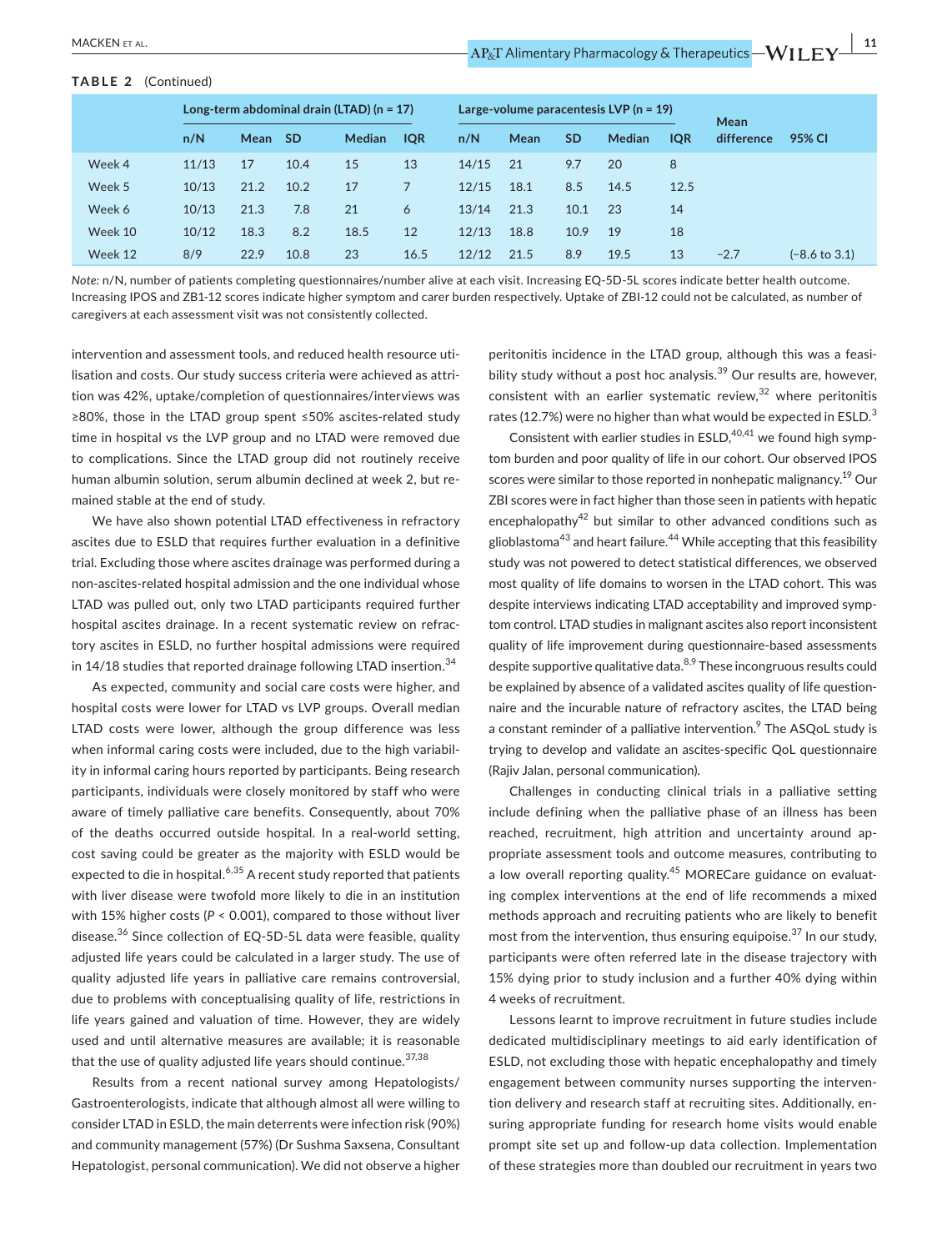| MACKEN FT AL. |  |  |
|---------------|--|--|
|---------------|--|--|

**TABLE 3** Summary statistics for the Short Form Liver Disease Quality of Life (SFLDQoL) questionnaire in the long-term abdominal drain (LTAD) and large-volume paracentesis (LVP) groups by time point

|                           | LTAD ( $n = 17$ ) |              |              |              |              | $LVP(n = 19)$  |              |              |               |            |                 |                             |
|---------------------------|-------------------|--------------|--------------|--------------|--------------|----------------|--------------|--------------|---------------|------------|-----------------|-----------------------------|
|                           | n/N               | Mean         | SD           | Median       | <b>IQR</b>   | n/N            | Mean         | SD           | <b>Median</b> | <b>IQR</b> | Mean difference | 95% CI                      |
| Symptoms                  |                   |              |              |              |              |                |              |              |               |            |                 |                             |
| <b>Baseline</b>           | 17/17             | 64.5         | 19.8         | 70.0         | 26.7         | 18/19          | 49.8         | 23.1         | 45.0          | 36.7       |                 |                             |
| Week 4                    | 9/13              | 65.6         | 30.1         | 83.3         | 36.7         | 14/15          | 52.1         | 20.1         | 55.0          | 23.3       |                 |                             |
| Week 8                    | 10/13             | 58.6         | 21.4         | 56.7         | 26.7         | 13/14          | 48.7         | 18.9         | 50.0          | 20.0       |                 |                             |
| Week 12                   | 8/9               | 54.6         | 21.2         | 45.0         | 36.7         | 10/12          | 53.3         | 20.7         | 58.3          | 36.7       | 1.3             | $(-19.7 \text{ to } 22.2)$  |
| Effect                    |                   |              |              |              |              |                |              |              |               |            |                 |                             |
| <b>Baseline</b>           | 15/17             | 58.9         | 23.5         | 50.0         | 41.7         | 17/19          | 50.5         | 24.2         | 50.0          | 33.3       |                 |                             |
| Week 4                    | 9/13              | 57.9         | 25.7         | 50.0         | 41.7         | 14/15          | 60.4         | 24.3         | 64.6          | 16.7       |                 |                             |
| Week 8                    | 9/13              | 57.4         | 10.6         | 58.3         | 16.7         | 12/14          | 60.8         | 22.9         | 54.2          | 39.6       |                 |                             |
| Week 12                   | 8/9               | 61.5         | 27.8         | 62.5         | 45.8         | 10/12          | 60.4         | 26.7         | 54.2          | 54.2       | 1.0             | $(-26.3 \text{ to } 28.4)$  |
| Memory                    |                   |              |              |              |              |                |              |              |               |            |                 |                             |
| <b>Baseline</b>           | 17/17             | 74.6         | 23.3         | 75.0         | 37.5         | 18/19          | 67.0         | 27.9         | 68.8          | 56.3       |                 |                             |
| Week 4                    | 9/13              | 81.3         | 26.0         | 100.0        | 31.3         | 14/15          | 68.9         | 25.1         | 75.0          | 43.8       |                 |                             |
| Week 8                    | 10/13             | 71.3         | 24.0         | 71.9         | 50.0         | 13/14          | 65.4         | 26.3         | 68.8          | 37.5       |                 |                             |
| Week 12                   | 8/9               | 64.8         | 28.7         | 68.8         | 46.9         | 10/12          | 74.4         | 19.9         | 81.3          | 37.5       | $-9.5$          | $(-33.8 \text{ to } 14.7)$  |
| <b>Distress</b>           |                   |              |              |              |              |                |              |              |               |            |                 |                             |
| <b>Baseline</b>           | 17/17             | 47.1         | 39.7         | 37.5         | 87.5         | 18/19          | 37.5         | 30.0         | 31.3          | 50.0       |                 |                             |
| Week 4                    | 9/13              | 58.3         | 41.9         | 62.5         | 75.0         | 14/15          | 50.9         | 28.8         | 50.0          | 37.5       |                 |                             |
| Week 8                    | 10/13             | 58.8         | 31.2         | 56.3         | 25.0         | 12/14          | 49.0         | 29.4         | 43.8          | 31.3       |                 |                             |
| Week 12                   | 8/9               | 35.9         | 39.8         | 25.0         | 68.8         | 10/12          | 58.8         | 32.8         | 56.3          | 75.0       | $-22.8$         | $(-59.0 \text{ to } 13.4)$  |
| Sleep                     |                   |              |              |              |              |                |              |              |               |            |                 |                             |
| <b>Baseline</b>           | 17/17             | 57.4         | 22.2         | 55.0         | 25.0         | 18/19          | 36.0         | 21.9         | 35.0          | 40.0       |                 |                             |
| Week 4                    | 9/13              | 52.8         | 12.5         | 55.0         | 15.0         | 14/15          | 46.8         | 19.7         | 50.0          | 30.0       |                 |                             |
| Week 8                    | 10/13             | 55.0         | 18.1         | 55.0         | 30.0         | 12/14          | 33.8         | 16.9         | 30.0          | 20.0       |                 |                             |
| Week 12                   | 8/9               | 45.0         | 14.1         | 42.5         | 22.5         | 10/12          | 41.5         | 15.1         | 40.0          | 20.0       | 3.5             | $(-11.3 \text{ to } 18.3)$  |
| Loneliness                |                   |              |              |              |              |                |              |              |               |            |                 |                             |
| <b>Baseline</b>           | 17/17             | 67.1         | 19.3         | 75.0         | 25.0         | 18/19          | 72.8         | 31.5         | 85.0          | 45.0       |                 |                             |
| Week 4                    | 9/13              | 70.0         | 26.3         | 80.0         | 35.0         | 14/15          | 73.6         | 26.3         | 80.0          | 35.0       |                 |                             |
| Week 8                    | 10/13             | 65.5         | 18.3         | 65.0         | 30.0         | 12/14          | 72.5         | 30.9         | 85.0          | 55.0       |                 |                             |
| Week 12                   | 8/9               | 51.9         | 30.1         | 57.5         | 57.5         | 10/12          | 89.0         | 15.6         | 95.0          | 15.0       | $-37.1$         | $(-60.4 \text{ to } -13.9)$ |
| Hopelessness              |                   |              |              |              |              |                |              |              |               |            |                 |                             |
| <b>Baseline</b>           | 17/17             | 50.0         | 26.5         | 50.0         | 41.7         | 18/19          | 43.1         | 24.6         | 50.0          | 33.3       |                 |                             |
| Week 4                    | 9/13              | 55.6         | 26.7         | 58.3         | 33.3         | 14/15          | 48.2         | 20.2         | 50.0          | 16.7       |                 |                             |
| Week 8                    | 9/13              | 45.4         | 27.7         | 50.0         | 33.3         | 12/14          | 47.9         | 24.7         | 50.0          | 45.8       |                 |                             |
| Week 12                   | 8/9               | 29.2         | 27.1         | 20.8         | 41.7         | 10/12          | 48.3         | 17.9         | 50.0          | 33.3       | $-19.2$         | $(-41.7 \text{ to } 3.4)$   |
| Stigma<br><b>Baseline</b> |                   |              |              |              |              |                |              |              |               | 37.5       |                 |                             |
| Week 4                    | 17/17             | 66.4         | 28.7         | 62.5         | 50.0         | 18/19          | 61.8         | 24.2         | 62.5<br>75.0  | 37.5       |                 |                             |
| Week 8                    | 9/13<br>9/13      | 54.9<br>63.9 | 25.5<br>30.3 | 56.3<br>68.8 | 31.3<br>50.0 | 14/15<br>12/14 | 68.3<br>70.8 | 24.1<br>25.2 | 78.1          | 46.9       |                 |                             |
| Week 12                   | 8/9               | 60.9         | 28.1         | 59.4         | 37.5         | 10/12          | 64.4         | 24.3         | 62.5          | 43.8       | $-3.4$          | $(-29.6 \text{ to } 22.7)$  |
| Sex                       |                   |              |              |              |              |                |              |              |               |            |                 |                             |
| <b>Baseline</b>           | 1/17              | n/a          | n/a          | n/a          | n/a          | 1/19           | n/a          | n/a          | n/a           | n/a        |                 |                             |
| Week 4                    | 3/13              | 3.8          | 0.7          | 4.0          | $1.3$        | 3/15           | 2.6          | 1.6          | 2.0           | 3.0        |                 |                             |
| Week 8                    | 2/13              | 4.4          | 0.1          | 4.4          | 0.2          | 3/14           | 2.4          | 1.7          | 2.0           | 3.3        |                 |                             |
| Week 12                   | 1/9               | n/a          | n/a          | n/a          | n/a          | 1/12           | n/a          | n/a          | n/a           | n/a        | n/a             | n/a                         |
|                           |                   |              |              |              |              |                |              |              |               |            |                 |                             |

*Note:* n/N, number of patients completing questionnaires/ number alive at each visit; Increasing SFLDQoL scores indicate better QoL.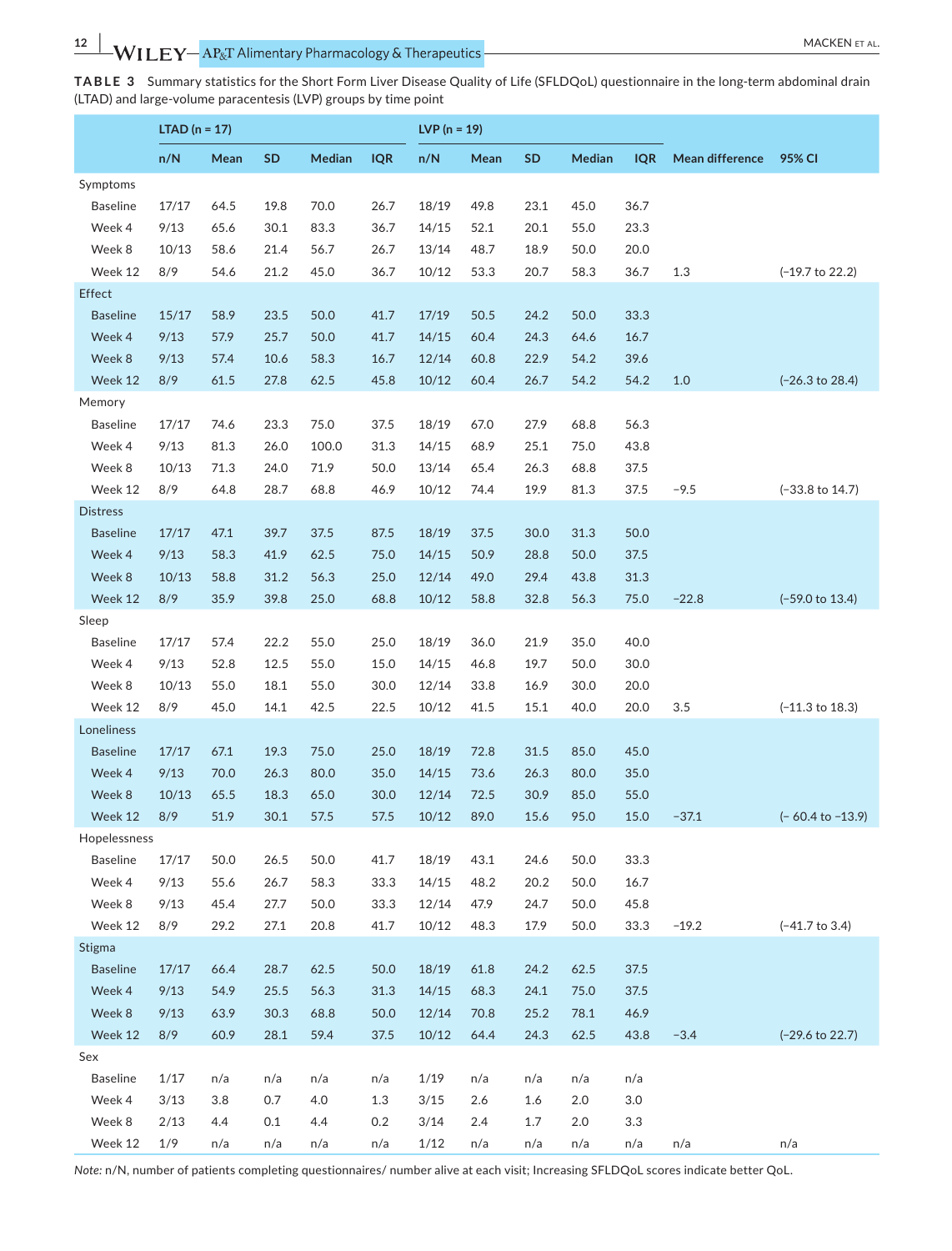**TABLE 4** Cost per fortnight (British pounds 2018) in the long-term abdominal drain (LTAD) and large-volume paracentesis (LVP) groups

|                                                                     | Community/LTAD n = 15 |           |               |           |            | Hospital/LVP $n = 15$ |           |               |            |            |
|---------------------------------------------------------------------|-----------------------|-----------|---------------|-----------|------------|-----------------------|-----------|---------------|------------|------------|
| <b>Service</b>                                                      | Mean                  | <b>SD</b> | <b>Median</b> | Range     | <b>IQR</b> | Mean                  | <b>SD</b> | <b>Median</b> | Range      | <b>IQR</b> |
| District nurse                                                      | 1.8                   | 6.8       | $\Omega$      | $0 - 26$  | $0 - 0$    | 0.70                  | 2.7       | $\Omega$      | $0 - 11$   | $O - O$    |
| Community/ specialist<br>nurse                                      | 160.1                 | 79.1      | 168           | $0 - 252$ | 109-224    | 24.3                  | 57.5      | $\mathbf 0$   | $0 - 218$  | $0 - 31$   |
| Palliative care nurse                                               | 36.1                  | 97.5      | 6             | $0 - 385$ | $0 - 26$   | 16                    | 33.7      | $\mathbf 0$   | $0 - 131$  | $0 - 22$   |
| GP (home visits)                                                    | 12.8                  | 14.2      | 11            | $0 - 37$  | $0 - 21$   | 6.3                   | 13        | $\mathbf{O}$  | $0 - 37$   | $0 - 11$   |
| Allied health professional                                          | 9                     | 15.2      | 0             | $0 - 53$  | $0 - 18$   | 34                    | 127.8     | 0             | $0 - 496$  | $0 - 0$    |
| Other health professional                                           | 5.3                   | 18        | $\mathbf 0$   | $0 - 70$  | $0 - 0$    | 25.2                  | 96.3      | $\mathbf{O}$  | $0 - 373$  | $0 - 0$    |
| All community health                                                | 225.2                 | 149.1     | 232           | 24-660    | 109-266    | 106.5                 | 245.8     | 11            | $0 - 921$  | $0 - 85$   |
| Social care worker                                                  | 76.6                  | 123.1     | 6             | $0 - 376$ | $0 - 122$  | 22.1                  | 66.4      | $\mathbf{O}$  | $0 - 251$  | $0 - 0$    |
| Day case drainage                                                   | 74.6                  | 174.3     | 0             | $0 - 557$ | $0 - 0$    | 663.1                 | 316.4     | 704           | $0 - 1057$ | 463-986    |
| Inpatient drainage                                                  | $\mathbf{O}$          | $\Omega$  | $\mathbf{O}$  | $0 - 0$   | $O - O$    | 20.2                  | 78.4      | $\Omega$      | $0 - 303$  | $0 - 0$    |
| Admitted to hospital for<br>non ascites reasons and<br>had drainage | 53.5                  | 114.2     | $\mathsf{O}$  | $0 - 333$ | $0 - 0$    | 40.4                  | 88.8      | $\mathsf{O}$  | $0 - 291$  | $0 - 0$    |
| Hospital total                                                      | 128.2                 | 227.8     | $\Omega$      | $0 - 704$ | $0 - 188$  | 723.7                 | 289.2     | 704           | 173-1311   | 517-986    |
| Informal care                                                       | 759.9                 | 984.5     | 91            | 0-2433    | 0-1370     | 685.1                 | 1145.5    | 15            | 0-3402     | 0-1099     |
| Overall cost with informal<br>care                                  | 1189.8                | 937.9     | 909           | 174-2877  | 567-1631   | 1537.4                | 1193.8    | 1057          | 450-4462   | 844-1701   |
| Overall cost (excluding<br>informal care)                           | 429.9                 | 257.7     | 329           | 109-957   | 253-580    | 852.3                 | 257.0     | 843           | 435-1311   | 603-1060   |

*Note:* Unit costs from Curtis and Burns 2018<sup>27</sup>: District nurse, band 6, £37 per half hour patient-related work, page 123; Community/ specialist/ palliative nurse, band 7, £43.50 per half hour patient-related work, page 123; GP home visit £74 per visit, assumes twice the cost of a consultation in the GP surgery/ office @£37 for 9.22 minutes, page 127; Allied Health Professionals (AHP) (physiotherapist, occupational therapist, speech and language therapist, dietician), average of 4 professions, £35 per half hour, page 18; other health professionals, assumed as AHPs; social care worker, £13.50 per half hours visit, page 143, home care worker; informal care—as social care worker, £27 per hour. Hospital ascites drainage, from NHS Improvement Reference costs 2018<sup>28</sup>: Day case £915.60, currency code YF04A (DC), also used when drainage was performed during a hospital stay for a non-ascites-related reason; in hospital single drainage £1300.47, currency code YF04A (NES). A&E, Outpatient use and tests not shown—no significant difference between groups.

 the feasibility study, all participants will receive prophylactic antibiand three (Figure S4). We aim to conduct a future definitive study, designed as a noninferiority trial for peritonitis incidence, with quality of life as one of the secondary outcomes. The sample size will be approximately 300, to be recruited from 40 sites nationally. As in otics for the study duration (ciprofloxacin 750 mg weekly).

 delivery. Additionally, the incidence of self-limiting cellulitis/leakage served incidence (11%) did not reflect that. $^3$  Thirdly, health economic Our study did have limitations. It was a feasibility RCT with 56% of the participants recruited from a single site; hence, it lacks generalisability and external validity to support a national change in service was higher in the LTAD group, although with increasing expertise in LTAD insertion, this may reduce. Secondly, primary spontaneous bacterial peritonitis prophylaxis could have potentially resulted in a falsely low peritonitis incidence in the LVP group; however our obdata were missing from one site (17% of participants) and the small sample resulted in substantial range in costs, hence data need be interpreted with caution. Finally, we recruited only 75% of our target sample size, consistent with an earlier palliative trial in ESLD.<sup>46</sup>

 In conclusion, the REDUCe study provides preliminary evidence of LTAD acceptability and safety in ESLD, with reduction in health resource utilisation, indicating feasibility to proceed to a definitive study. Trials focussed on improving palliative care in this growing disenfranchised cohort are a priority. The REDUCe study could help inform such future research.

# **ACKNOWLEDGEMENTS**

 the United Kingdom Clinical Research Collaboration-registered Coordinating Centre. Rocket Medical (Imperial Way, Watford, We are indebted to the study participants and caregivers. We acknowledge the Clinical Investigation Research Unit Brighton, and study teams at each site (File S1). This study was supported by King's Clinical Trials Unit at King's Health Partners, which is part funded by the NIHR Biomedical Research Centre for Mental Health at South London and Maudsley NHS Foundation Trust and King's College London and the NIHR Evaluation, Trials and Studies Herts WD24 4XX) provided the LTAD free of cost for the trial. Rocket Medical were not involved in the study design, data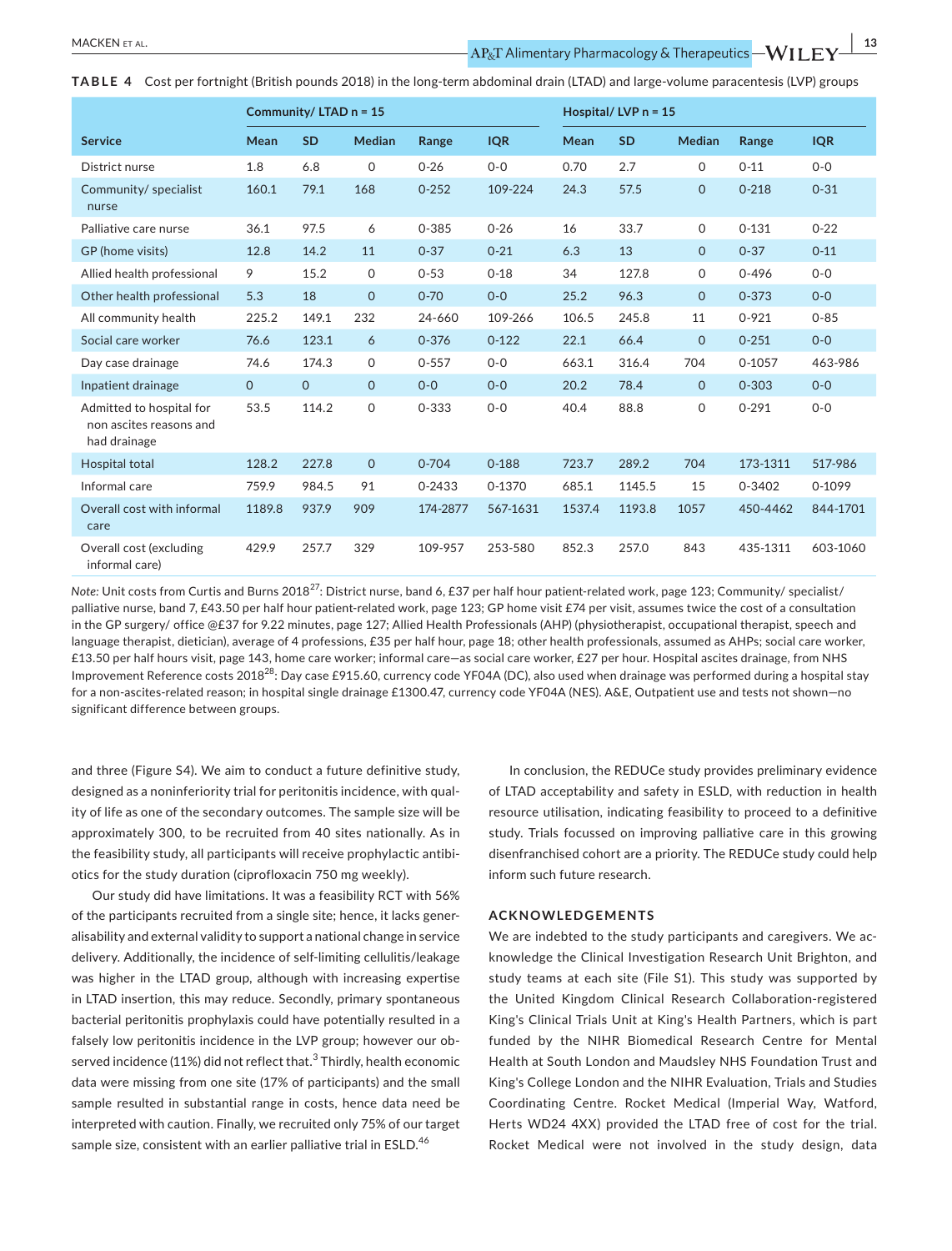**TABLE 5** Adverse and serious adverse events in the long-term abdominal drain (LTAD) and large-volume paracentesis (LVP) groups

| Long-term abdominal drain group (LTAD)                   |                                    | Large-volume paracentesis group (LVP)          |                                     |  |  |  |  |
|----------------------------------------------------------|------------------------------------|------------------------------------------------|-------------------------------------|--|--|--|--|
| <b>Adverse event</b>                                     | Serious adverse event              | <b>Adverse event</b>                           | Serious adverse event               |  |  |  |  |
| Abdominal pain (5)                                       | Fall(1)                            | Abdominal pain (4)                             | Abdominal pain (1)                  |  |  |  |  |
| Nausea/vomiting/diarrhoea/<br>constipation (7)           | Hospital acquired pneumonia<br>(1) | Nausea/Vomiting/diarrhoea/<br>constipation (8) | Hospital admission after LVP<br>(1) |  |  |  |  |
| Urinary tract infection (Klebsiella<br>and $E$ coli) (2) | Hepatic hydrothorax (1)            | Urinary tract infection (1)                    | Leg fracture (1)                    |  |  |  |  |
| Sacral/vaginal/penis pain/skin<br>laceration (6)         | SBP (1)                            | Sacral pain/skin laceration (9)                | Hospital acquired pneumonia<br>(1)  |  |  |  |  |
| Lower respiratory tract/chest<br>infection (3)           | Worsening renal function (2)       | Lower Respiratory tract infection (1)          | Hepatic hydrothorax (1)             |  |  |  |  |
| Falls (6)                                                | Hyperkalaemia (1)                  | Fall(4)                                        | SBP (2)                             |  |  |  |  |
| Hoarse voice (1)                                         | Worsening HE (1)                   | Mouth ulcers (2)                               | Worsening renal function (1)        |  |  |  |  |
| Oesophageal candida (1)                                  | Acute gastroenteritis (1)          | Epistaxis (2)                                  | Hyperkalaemia (1)                   |  |  |  |  |
| Pruritus (1)                                             | Umbilical hernia leakage (1)       | Pruritus (1)                                   | Variceal bleed (2)                  |  |  |  |  |
| Hypotension 1                                            | Stroke (1)                         | Increased ferritin (1)                         | Death (5)                           |  |  |  |  |
| Anaemia/GI bleed (2)                                     | Death (7)                          | Cough/reflux (3)                               |                                     |  |  |  |  |
| Hyperkalaemia (3)                                        |                                    | Positive blood culture (S lutetiensis) (1)     |                                     |  |  |  |  |
| Worsening renal function (4)                             |                                    | Worsening renal function (6)                   |                                     |  |  |  |  |
| Cellulitis/leakage at drain site (7)                     |                                    | Bleeding/leakage after LVP (2)                 |                                     |  |  |  |  |
| HE (3)                                                   |                                    | Hyponatremia/hypokalaemia (2)                  |                                     |  |  |  |  |
| Worsening oedema/<br>breathlessness (2)                  |                                    | Hypotension (1)                                |                                     |  |  |  |  |
| Drain accidently pulled out (1)                          |                                    | Increasing bilirubin (1)                       |                                     |  |  |  |  |
|                                                          |                                    | Fever $(1)$                                    |                                     |  |  |  |  |
|                                                          |                                    | Hospice admission (1)                          |                                     |  |  |  |  |
|                                                          |                                    | Low energy/hypoglycaemia (2)                   |                                     |  |  |  |  |
|                                                          |                                    | Umbilical hernia blister (1)                   |                                     |  |  |  |  |
|                                                          |                                    | Anaemia/GI bleed (4)                           |                                     |  |  |  |  |

Abbreviations: GI, gastrointestinal; HE, hepatic encephalopathy; SBP, spontaneous bacterial peritonitis.

 collection, manuscript preparation nor will they claim any intellectual property based on this trial.

*Declaration of personal interests*: SV research grants from the National Institute for Health Research and Dunhill Medical Trust and research grants/consultancy Gilead Sciences and Abbvie; LM employee of bluebird bio inc; DS: consultancy/ travel grants Intercept Pharmaceuticals, Norgine, Gilead Sciences; LMa, SB, HG, MT, PW, DC, DL, CJE, MC, JT, SS, MA, NP, ST, MW, PI, AH none.

*Declaration of funding interest*: This study was funded by the National Institute for Health Research.

#### **AUTHORSHIP**

*Guarantor of the article*: SV.

*Author contribution*: LMa: recruitment, LTAD insertion, data collection; ST, DS, MW, PI, MA, NP, AH: recruitment and data collection; HG, MT, PW: health economics; DL: database set up and data entry; SB: statistical analysis; CJE: mixed methods and community perspective; SS: service user input; LM: conceived original idea; SV: conceived original idea and funding lead applicant. SV: wrote the initial draft with input from LMa, LM, HG, SB, DC; all co-authors contributed to and approved the final manuscript draft.

All authors approved the final version of the manuscript.

# **ORCID**

#### *Sumita Verm[a](https://orcid.org/0000-0001-7021-8409)* <https://orcid.org/0000-0001-7021-8409>

### **REFERENCES**

- [fingertips.phe.org.uk/profile/atlas-of-variation.](https://fingertips.phe.org.uk/profile/atlas-of-variation) Accessed August 1. Public Health England. The 2nd Atlas of variation in risk factors and healthcare for liver disease in England. September 2017. [https://](https://fingertips.phe.org.uk/profile/atlas-of-variation) 14, 2019.
- 2. Fleming KM, Aithal GP, Card TR, West J. The rate of decompensation and clinical progression of disease in people with cirrhosis: a cohort study. *Aliment Pharmacol Ther*. 2010;32:1343-1350.
- 3. EASL Practice Guidelines for the management of patients with decompensated cirrhosis. European Association for the Study of the Liver. *J Hepatol*. 2018;69:406-460.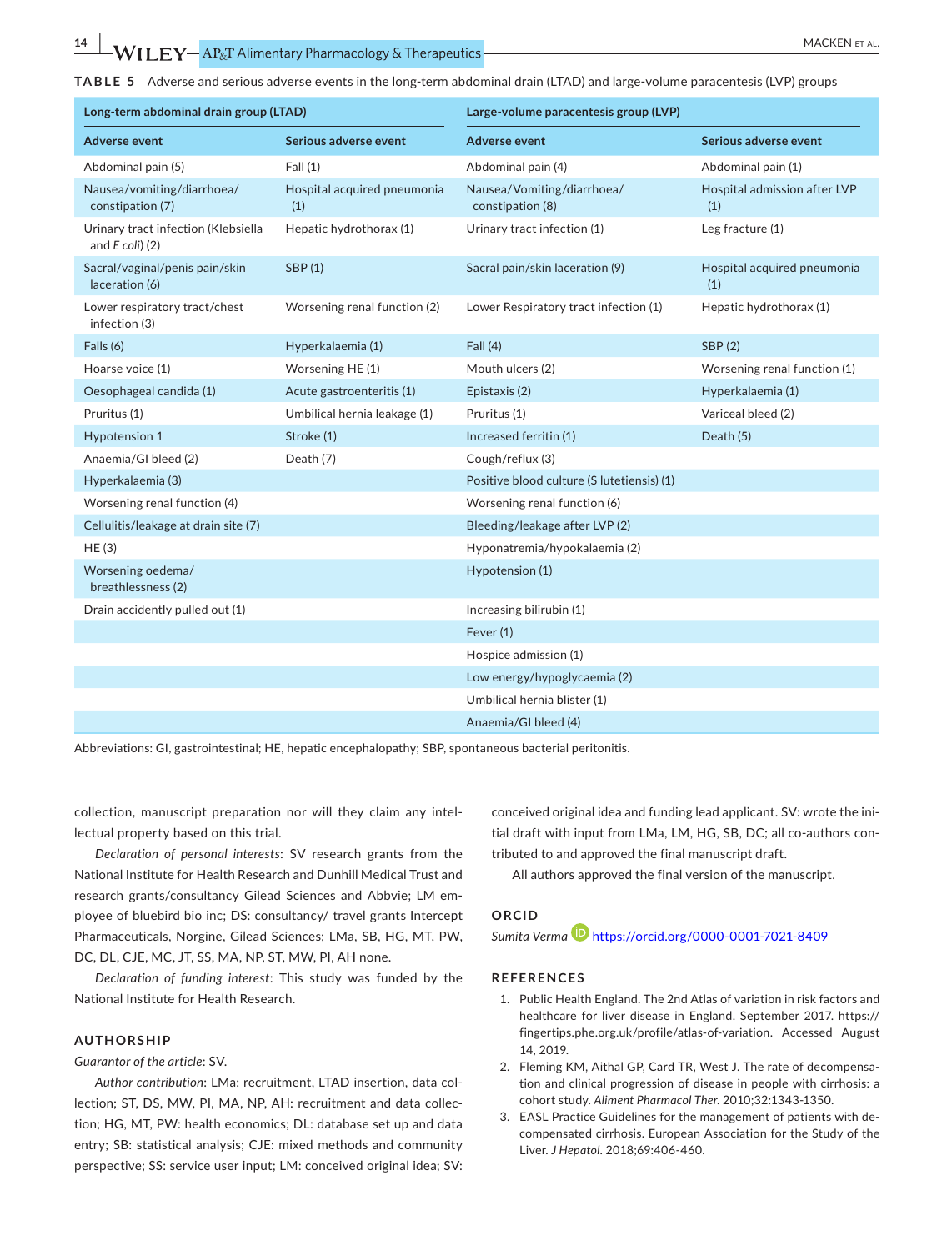- tic model for predicting survival of cirrhotic patients with refrac-4. Guardiola J, Barillas C, Viol X, et al. External validation of a prognostory ascites. *Am J Gastroenterol*. 2002;97:2374-2378.
- 5. Medici V, Rossaro L, Wegelin JA, et al. The utility of the model for end-stage liver disease score – a reliable guide for liver transplant candidacy and for select patients, simultaneous hospice referral. *Liver Transpl*. 2008;14:1100-1106.
- 6. Hudson B, Round J, Georgeson B, et al. Cirrhosis with ascites in the last year of life: a nationwide analysis of factors shaping costs, health-care use, and place of death in England. *Lancet Gastroenterol Hepatol*. 2018;3:95-103.
- 7. Fleming ND, Alvarez-Secord A, Von Gruenigen V, Miller MJ, Abernethy AP. Indwelling catheters for the management of refractory malignant ascites: a systematic literature overview and retrospective chart review. *J Pain Symptom Manage*. 2009;38:341-349.
- 8. White J, Carolan-Rees G. PleurX peritoneal catheter drainage system for vacuum-assisted drainage of treatment-resistant, recurrent malignant ascites: a NICE Medical Technology Guidance. *Appl Health Econ Health Policy*. 2012;10:299-308.
- 9. Stukan M. Drainage of malignant ascites: patient selection and perspectives. *Cancer Manag Res*. 2017;9:115-130.
- $10.$  2015. [http://www.endoflifecareintelligence.org.uk/profiles/CCGs/](http://www.endoflifecareintelligence.org.uk/profiles/CCGs/Place_and_Cause_of_Death/atlas.html) [Place\\_and\\_Cause\\_of\\_Death/atlas.html.](http://www.endoflifecareintelligence.org.uk/profiles/CCGs/Place_and_Cause_of_Death/atlas.html) Accessed October 28, End of life care CCG profile. Cause of death and place of death. 2019.
- 11. Kimbell B, Murray SA, Byrne H, et al. Palliative care for people with advanced liver disease: a feasibility trial of a supportive care liver nurse specialist. *Palliat Med*. 2018;32:919-929.
- 12. Brisebois A, Ismond KP, Carbonneau M, Kowalczewski J, Tandon P. Advance care planning (ACP) for specialists managing cirrhosis: a focus on patient-centered care. *Hepatol*. 2018;67: 2025-2040.
- 13. Poonja Z, Brisebois A, van Zanten SV, Tandon P, Meeberg G, Karvellas CJ. Patients with cirrhosis and denied liver transplants rarely receive adequate palliative care or appropriate management. *Clin Gastroenterol Hepatol*. 2014;12:692-698.
- 14. Patel AA, Walling AM, Ricks-Oddie J, May FP, Saab S, Wenger N. Palliative care and health care utilization for patients with endstage liver disease at the end of life. *Clin Gastroenterol Hepatol*. 2017;15:1612-1619.
- 15. Macken L, Mason L, Evans C, et al. Palliative long-term abdominal drains versus repeated drainage in individuals with untreatable ascites due to advanced cirrhosis: study protocol for a feasibility randomised controlled trial. *Trials*. 2018;19:401.
- 16. Harrison P, Hogan P, Floros L, Davies E; Guidance Development Group. Assessment and management of cirrhosis in people older than 16 years: summary of NICE guidance. *BMJ*. 2016;354:2850.
- 17. Terg R, Casciato P, Garbe C, et al. Proton pump inhibitor therapy does not increase the incidence of spontaneous bacterial peritonitis in cirrhosis: a multicenter prospective study. *J Hepatol*. 2015;62:1056-1060.
- 18. Bruns T, Lutz P, Stallmach A, Nischalke HD. Low ascitic fluid protein does not indicate an increased risk for spontaneous bacterial peritonitis in current cohorts. *J Hepatol*. 2015;63:527-528.
- 19. Hearn J, Higginson IJ. Development and validation of a core outcome measure for palliative care: the palliative care outcome scale. Palliative Care Core Audit Project Advisory Group. *Qual Health Care*. 1999;8:219-227.
- 20. Bausewein C, Le Grice C, Simon ST, Higginson IJ. Higginson IJ, on behalf of PRISMA. The use of two common palliative outcome measures in clinical care and research: a systematic review of POS and STAS. *Palliat Med*. 2011;25:304-313.
- 21. Murtagh FEM, Ramsenthaler C, Firth A, et al. A brief, patientand proxy-reported outcome measure in advanced illness:

validity, reliability and responsiveness of the Integrated Palliative care Outcome Scale (IPOS). *Palliat Med*. 2019;33:1045-1057.

- 22. Kanwal F, Spiegel BMR, Hays RD, et al. Prospective validation of the short form liver disease quality of life instrument. *Aliment Pharmacol Ther*. 2008;28:1088-1101.
- 23. EuroQoL group.EQ-5D. [https://euroqol.org/eq-5d-instruments/eq-](https://euroqol.org/eq-5d-instruments/eq-5d-5l-about/)[5d-5l-about/](https://euroqol.org/eq-5d-instruments/eq-5d-5l-about/). Accessed March 14, 2020.
- 24. Zarit SH, Reever KE, Bach-Peterson J. Relatives of the impaired elderly: correlates of feelings of burden. *Gerontologist*. 1980;20:649-655.
- 25. Higginson IJ, Gao W, Jackson D, Murray J, Harding R. Short-form Zarit Caregiver Burden Interviews were valid in advanced conditions. *J Clin Epidemiol*. 2010;63:535-542.
- 26. Guerriere DN, Coyte PC. The ambulatory and home care record: a methodological framework for economic analysis in end-of-life care. *J Aging Res*. 2011;2011:374237.
- 27. Curtis L, Burns A. Unit costs of health and social care 2013. [www.](http://www.pssru.ac.uk) [pssru.ac.uk](http://www.pssru.ac.uk). Accessed April 2019.
- 28. <https://improvement.nhs.uk/resources/reference-costs/#rc1718>. NHS Improvement. 2017/18 National Schedule of Reference Costs. Accessed March 14, 2020.
- 29. Julious SA. Sample size of 12 per group rule of thumb for a pilot study. *Pharm Stat*. 2005;4:287-291.
- 30. Hui D, Glitza I, Chisholm G, Yennu S, Bruera E. Attrition rates, reasons, and predictive factors in supportive care and palliative oncology clinical trials. *Cancer*. 2013;119:1098-1105.
- 31. Guest G, MacQueen KM, Namey EE. *Applied Thematic Analysis*. Thousand Oaks: Sage; 2012.
- 32. NVivo qualitative data analysis software; QSR International Pty Ltd., Version 12, 2018.
- 33. Dixon-Woods M, Cavers D, Agarwal S, et al. Conducting a critical interpretive synthesis of the literature on access to healthcare by vulnerable groups. *BMC Med Res Methodol*. 2006;6:35.
- 34. Macken L, Hashim A, Mason L, Verma S. Permanent indewelling peritoneal catheters for palliation of refractory ascites in end stage liver disease: a systematic review. *Liver Int*. 2019;39: 1594-1607.
- 35. Peng JK, Higginson IJ, Gao W. Place of death and factors associated in England: a national population-based study. *Lancet Gastroenterol*  with hospital death in patients who have died from liver disease *Hepatol*. 2019;4:52-62.
- 36. Kelly EM, James PD, Murthy S, et al. Health care utilization and costs for patients with end-stage liver disease are significantly higher at the end of life compared to those of other decedents. *Clin Gastroenterol Hepatol*. 2019;17:2339-2346.
- 37. Higginson IJ, Evans CJ, Grande G, Preston N, Morgan M, McCrone P,, et al.; MORECare. Evaluating complex interventions in end of life care: the MORECare statement on good practice generated by a synthesis of transparent expert consultations and systematic reviews. *BMC Med*. 2013;11:1-11.
- 38. Wichmann AB, Adang EMM, Stalmeier PFM, et al. The use of quality-adjusted life years in cost-effectiveness analyses in palliative care: mapping the debate through an integrative review. *Palliat Med*. 2017;31:306-322.
- 39. Reinglas J, Amjadi K, Petrcich B, Momoli F, Shaw-Stiffel T. The palliative management of refractory cirrhotic ascites using the PleurX catheter. *Can J Gastroenterol Hepatol*. 2016;2016:4680543.
- 40. Peng JK, Hepgul N, Higginson IJ, Gao W. Symptom prevalence and quality of life of patients with end-stage liver disease: a systematic review and meta-analysis. *Palliat Med*. 2019;33: 24-36.
- 41. Macdonald S, Jepsen P, Alrubaiy L, Watson H, Vilstrup H, Jalan R. Quality of life measures predict mortality in patients with cirrhosis and severe ascites. *Aliment Pharmacol Ther*. 2019;49: 321-330.